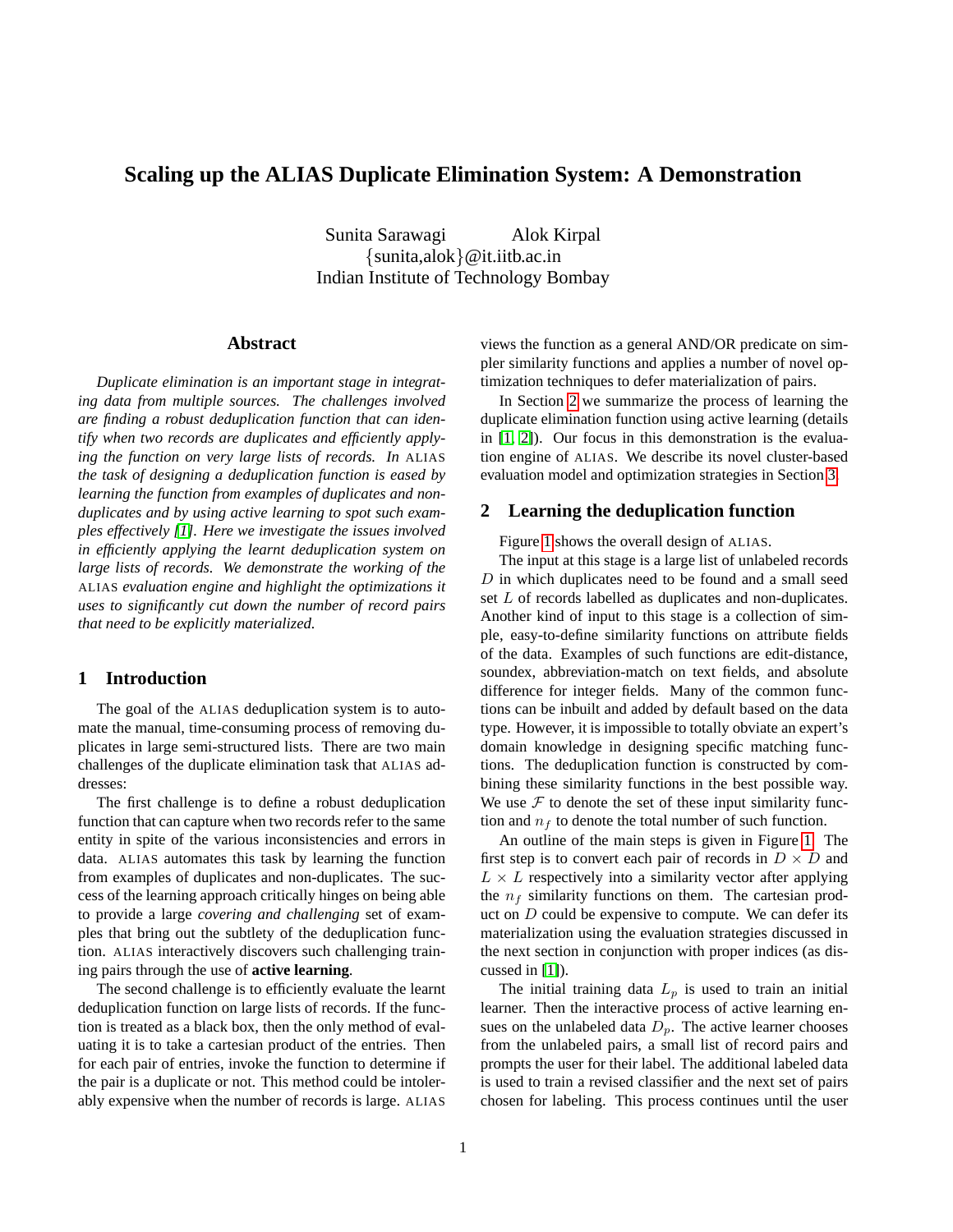

<span id="page-1-1"></span>

is satisfied with the learnt function. The algorithm used by the active learner for choosing the most informative pairs for labeling appear in [\[1\]](#page-2-0).

The output of this process is a deduplication function  $\mathcal I$ that when given a new list of records A can identify which subset of pairs in the cross-product  $A \times A$  are duplicates.

## <span id="page-1-0"></span>**3 Optimization and Evaluation**

In this section we discuss how we optimize the evaluation of a learnt deduplication function on very large lists of records. Although, ALIAS is general enough to train any kind of classifier (Naive Bayes, Support Vector Machines, Decision trees and so on), we recommend using decision trees for their ease of interpretation and high accuracy. A decision tree can be interpreted as a set of AND/OR predicates on similarity functions. For example, for deduplicating a list of citation entries the learner might return a treelike predicate of the form below that all duplicate pairs need to satisfy:

```
TitleWordMatch > 0.41
AND YearMatch > 0.3
     AND (PageMatch > 0.5
      OR AuthorEditDistance < 5 )
```
A straightforward way of evaluating this expression is to first take a cartesian product of the citation entries. Then for each pair of entries, calculate the first similarity function that measures the overlap in the words common between the Title fields, if the overlap is greater than 0.41, check the year match and so on. ALIAS uses a number of optimizations to improve this simple-minded scheme requiring quadratic time. We describe these next.

#### **3.1 Optimization 1: Grouped evaluation**

Our goal is to design an execution engine that can efficiently evaluate an AND/OR combination of predicates on a *general* class of similarity functions while delaying the explicit materialization of pairs. While there has been

prior work on optimizing the evaluation of a specific similarity function, there is little prior work on evaluating a combination of them efficiently. We propose an operatorbased evaluation model where each operator takes as input a stream of *groups* of records and outputs another stream of *groups* of record. A *group* consisting of a set of n records actually represents the set of  $n(n - 1)/2$  pairs of records but the pairs are not materialized. The idea is to pipeline operators involved in the complete or partial evaluation of the atomic similarity functions such that they work on these linear groups as far as possible.

The component similarity functions so far were required to just work on pairs of records and return a real value denoting some similarity measure. Now they need to support an optional API that returns an evaluation plan for the function in terms of these inbuilt operators. The evaluation tree may not be an exact reproduction of the function's logic, as long as it is able to put all record pairs that satisfies the similarity predicate in at least one group.

The challenge is to design operators that adhere to the linearity of the groups and at the same time are useful for expressing a large class of similarity functions. The set of operators that are currently supported in ALIAS are described below. In the discussion that follows, we use the term *Partition* to denote a set of groups.

- 1. Create groups: create finer groups by breaking each group in an input partition into smaller, possibly overlapping groups. We have currently three methods of creating groups:
	- **Equal** match: create groups by putting all records with equal values of an attribute set in the same group. This is easily implemented by sorting the records in a group on the attributes and outputing all records with matching values as a new group.
	- **Range** match: create groups by grouping together all records with values of an ordered attribute within some range. This can be executed